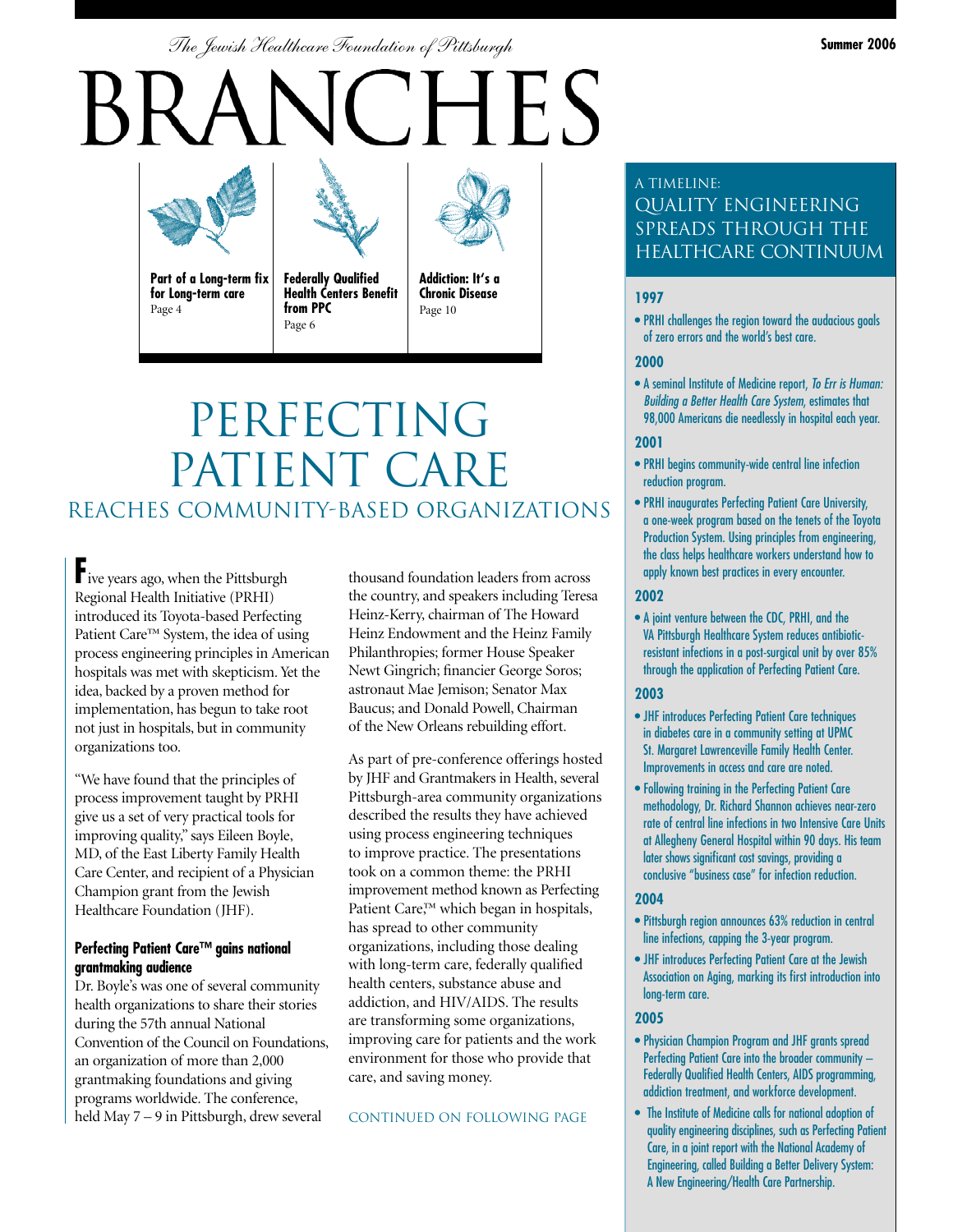#### Basis of the system: The Rules in UsE



A few basic rules underlie the Toyota-based Perfecting Patient Care™ System. The originators of the phrase, "Rules in Use" were Harvard professors Kent Bowen and Steven Spear. The intent of the phrase is to differentiate "rules" that are often created by managers in a board room far from the frontline of work. Rather than "rules in theory" about how work is done, Bowen and Spear sought to capture what was actually happening on the shop floor in Toyota factories – rules in use. The wording here has been adapted for Perfecting Patient Care.™

#### **Activities:**

"What is expected?" Work must be standardized. People doing the work must understand what is to be done, in what order, when, where, and what should happen as a result.

#### **Connections:**

"Did you hear me? Can you do it?" Every customersupplier connection must be specific and direct. Every request must be specific, and met with an unambiguous yes-or-no response.

#### **Pathways:**

"Did the request get lost in a handoff from one department to another?" Every product or service travels along a pathway toward the client. The pathway for every product and service must be standardized, simple and direct. A straight, well understood pathway eliminates loops or forks, "Catch-22s."

#### **Improvements:**

"What would perfection look like?" When an improvement is made, it must be designed with the ideal situation in mind. Improvements are experiments, and must be made in accordance with the scientific method, under the guidance of a teacher, where the work is done.

#### **Internal tests:**

"Are we making progress?" Because they are done in accordance with the scientific method, the four prior rules have built-in tests that let participants know whether the activities, connections, pathways and improvements are being done as expected.

#### PRHI tools reach community-based organizations CONTINUED

#### **A little history**

From its inception, PRHI offered a way for hospital CEOs and medical practitioners to exchange ideas with non-healthcare CEOs from small businesses to industrial giants. These conversations led to what, at the time, seemed a radical proposal: perhaps the tenets of an industrial model like the Toyota Production System could be adapted to reduce waste and error in health care as dramatically as it had done in other industries.

A hospital is not an assembly line, and a patient is not a car. Nevertheless, the foundation and techniques of the industrial model seemed a solid underpinning for the healthcare workplace. PRHI created the Toyota-based Perfecting Patient Care™ System for use in health care. This system for making improvement requires a deep knowledge of the way work is actually done on the front line, based on observation and respect, not supposition. The system focuses on solving problems that occur on the front line of care as soon as possible, giving a great deal of discretion to the person closest to the work. (See box at left)

Over time, PRHI partners tested the concept in various hospital units with many successful results. PRHI created Perfecting Patient Care, a practical way to make "best practice" happen – a transformational, on-the-ground method to be used by everyone in an organization.

PRHI also created an extensive curriculum to teach Perfecting Patient Care principles and on-site implementation. The scope and availability of training for this method is unprecedented in any other American community. To date, more than 1500 people from Pittsburgh and beyond have received some form of this training.

National acceptance of an industry-based model arrived in 2005 with a report issued jointly by the Institute of Medicine and the National Academy of Engineering, which called for the application of engineering principles to health care. PRHI and its partners implementing

Perfecting Patient Care were national forerunners in this movement to bring engineering disciplines to clinical practice and are cited repeatedly in the Institutes' report, *Building a Better Delivery System*.

#### **Moving into the community**

Two factors have converged to make Perfecting Patient Care attractive in community and social service organizations.

State and federal regulations, combined with funding restrictions, are creating an imperative for community organizations to find a way to deliver the highest quality of care in the most efficient way. (In a seismic shift of understanding, organizations are realizing that delivering high-quality care is not more, but less expensive.)

PRHI has made training in Perfecting Patient Care widely available to community organizations, often with JHF support.

The following pages present stories of improvement that organizations have accomplished using Perfecting Patient Care. The stories begin where PRHI began – with hospitals. However, they quickly fan out to encompass community organizations dealing with long-term care, federally qualified health centers, substance abuse and addiction, and HIV/AIDS.

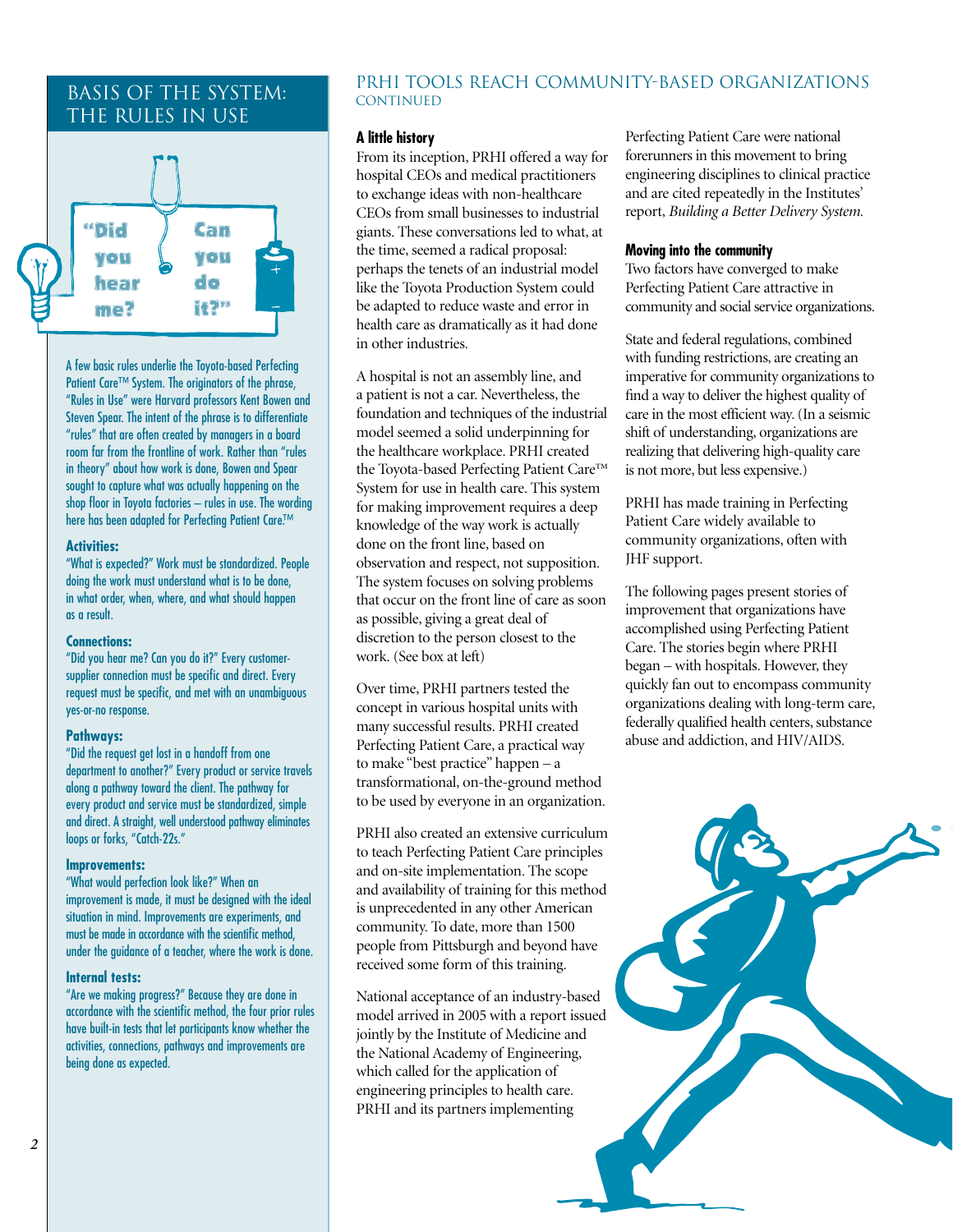# BEGINNING IN HOSPITALS

**T**he Pittsburgh region has made headlines as a community where industrial principles are being applied to improve hospital care. With the work expanding into outpatient settings and community health organizations, a brief recap of the clinical accomplishments demonstrates why the techniques have gained such broad acceptance.

#### **Infection**

In 2001, PRHI began a series of meetings where clinicians shared ideas on best practices for preventing the spread of infections and agreed to begin an assault on central line associated bloodstream infections (CLABs) that would be monitored by the Centers for Disease Contol and Prevention (CDC).

Between April of 2001 and March 2005, their collective effort paid off in a 68 percent decline in CLABs, which has been lauded by the CDC and reported in the *Journal of the American Medical Association*.

#### **Case in point #1**

Of particular note in the campaign was the work of Dr. Richard Shannon at Allegheny General Hospital. His results will be published later this year in the *Joint Commission Journal on Quality and Patient Safety*.

After taking the week-long Perfecting Patient Care™ University in 2003, Dr. Shannon applied the principles in two intensive care units. By engaging the whole staff to reduce variation in the way central lines were inserted and maintained, he believed, central line infections in the units could be eliminated within 90 days. The work entailed investigating each infection as it became known, in real time, rather than waiting for retrospective data to be reported months later.

Not only did the rate drop to near-zero in 90 days, but from the first year to the next, infected patients declined from 37 to 6 and mortalities from 6 to 1 despite

increased use of central lines and longer periods of use. Sustaining these results requires continuous, real-time learning from each subsequent infection. As the work has continued, evidence of substantial cost savings also has mounted.

#### **Case in point #2**

Starting in 2001 the VA Pittsburgh Healthcare System, in cooperation with the CDC, adopted Perfecting Patient Care principles in a single unit to reduce an antibiotic resistant staff infection known as methicillin-resistant *Staphylococcus aureus* (MRSA). Since then, the test unit has accrued dozens of small system improvements, resulting in a greater than 85% reduction in MRSA as well as significant headway against other infections. Along with others, the VA demonstration has shown Perfecting Patient Care methods to be replicable, prompting federal VA administrators to consider a national roll-out.

Across the three-hospital Pittsburgh VA system, other Perfecting Patient Care improvements have been adopted. For example, compliance with hand hygiene increased, medication was delivered on time 99% of the time, information at shift change was more complete and delivered in a fraction of the time, and clean, appropriate wheelchairs were always supplied within minutes.

In concert with the VA, PRHI created a "How To" manual, titled, *Program for Getting to Zero on MRSA for the VA Healthcare System*. The program, under constant review and revision, is posted on the PRHI website for any institution to use.

#### **Cardiac**

From modest beginnings in 2001, PRHI's Cardiac Registry has become one of the premier regional cardiac registries in the country. Through regional collaboration, cardiac surgeons from 10 cardiac centers have now collected uniform data from more than 10,000 coronary artery bypass graft surgeries.

The data are now yielding information about which processes of care lead to the best outcomes for patients. They are also leading to more intriguing questions with national significance: whether tight control of blood sugar following surgery, even in non-diabetics, leads to better outcomes and what accounts for differences in outcomes due to gender. The PRHI Cardiac Registry now has enough information to start piecing together such puzzles, adding to the nation's knowledge in coming years.

*Not only did the infection rate in two ICUs at Allegheny General drop to near zero in 90 days, but from the first year to the next, infected patients declined from 37 to 6 and mortalities from 6 to1 despite increased use of central lines and longer periods of use.*

#### **Pathology**

At UPMC Shadyside and affiliated hospitals, the pathology department has improved the quality of Pap smears, increased accuracy of results, and reduced by half the need for retests. This work, funded by JHF and the Agency for Healthcare Research and Quality, bridged the gap between the laboratory, where specimens are analyzed, and physician offices, where they are collected. Creation of checklists and other communication devices has led to an unparalleled degree of collaboration between lab and office, which in turn has led to significant improvements in efficiency and accuracy. The work was published in the December 2005 edition of the *American Journal of Obstetrics and Gynecology*.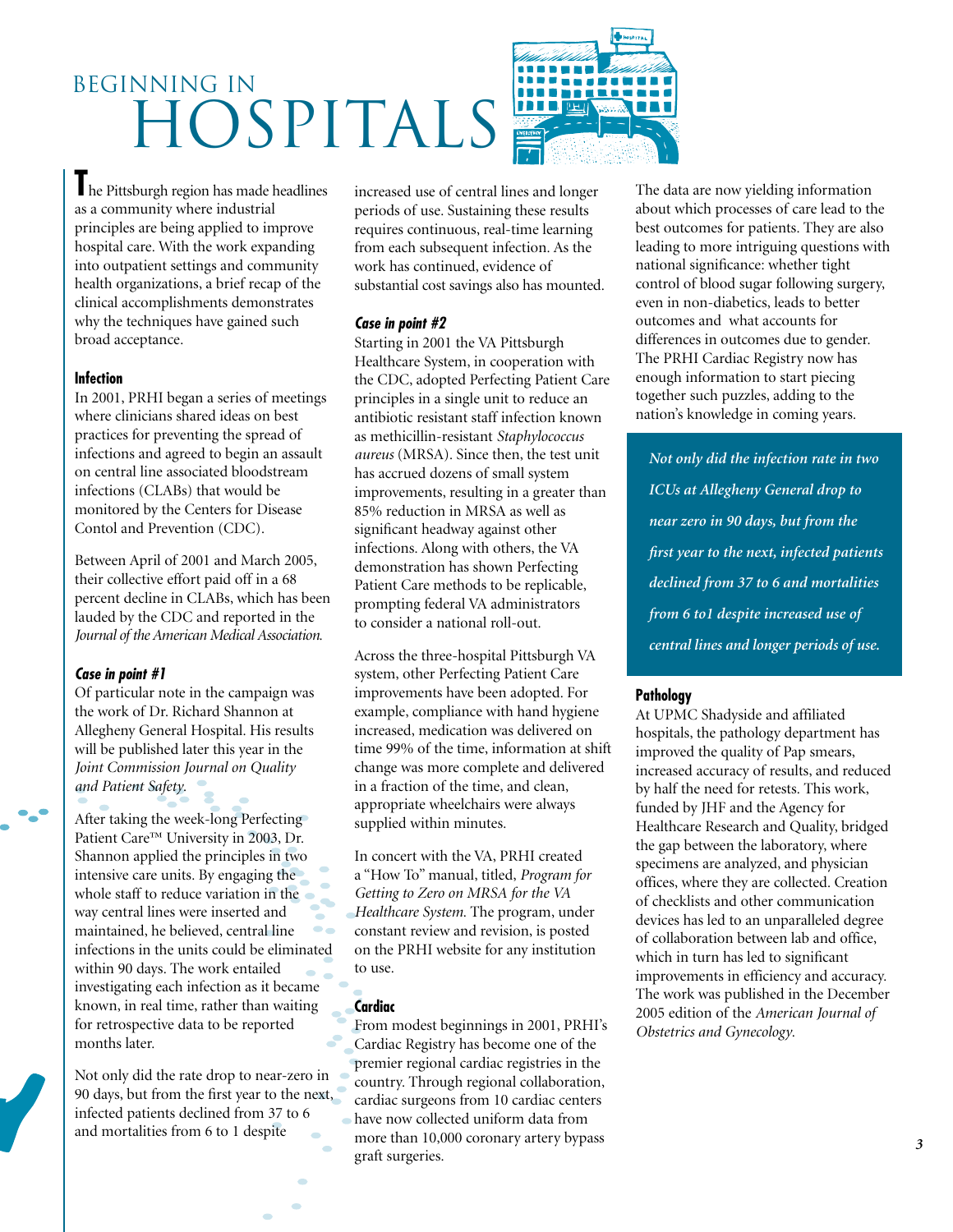PPC: PART OF A LONG-TERM FIX FOR LONG-TERM CARE

**A**lthough nursing home reform has been on the national agenda for nearly two decades, its full potential has yet to be realized. In a pre-conference presentation at the COF Convention, Mary Anne Kelly, Executive Director, Southwestern Pennsylvania Partnership for Aging and 2nd Vice President of the Pioneer Network, held out the promising possibility of partnership between the culture change philosophy of the Pioneer Network and Perfecting Patient Care.™ A subsequent presentation by David Gritzer, CEO of the Jewish Association on Aging (JAA), and JHF's Fran Sheedy Bost reviewed the theory and practical applications of their exciting work under Perfecting Patient Care, and how it could work in concert with the culture change philosophy to accelerate improvement.

#### **Historic challenges meet today's budget**

Currently, long-term care is in a bind, especially in Pennsylvania, with the nation's third highest elderly population and fourth highest per capita spending on long-term care. State and federal funds for long-term care are shrinking every year, and direct-care staff turnover, which is approaching crisis proportions, is drastically reducing morale and quality while increasing cost. Providing better care in a better work environment at lower cost is no longer a wishful slogan: it is an urgent requirement for the very survival of many long-term care facilities. Finding a model or models to help address the issues – now – is crucial. A partnership between Perfecting Patient Care and culture change may be an important part of this answer.

#### **History of the Pioneer Network**

Designed to protect seniors from abuse and neglect in the hospital-like nursing home of the 1960s and '70s, the Omnibus Budget Reconciliation Act (OBRA) of 1987 declared that "residents in nursing homes need a home where they can live for the rest of their lives as individuals." Residents' social, spiritual, emotional, recreational and cultural needs were considered to be on par with their physical needs.

Ten years after passage of the bill, as nursing facilities struggled to interpret and put it into action the intents of OBRA '87, a small group of nursing home administrators met in New York to discuss how to change the culture of long-term care in a way that respected both residents and employees. The resulting national Pioneer Network has embraced the concept of culture change as the means to transform nursing home care to personcentered care, with resident satisfaction as its chief measures of success.

#### **Complementary models may accelerate culture change**

As Kelly pointed out, it might be the opportune time to partner "the best" of Perfecting Patient Care and culture change. Both models rely on a committed leadership to foster a learning organization that touches every employee, resident, and family. Openness, trust, relationship-

building, experimentation and risk-taking are rewarded, as is real-time problem solving at the point of care. Both models recognize that small changes accrue over time to create major organizational change, and that work is always "in progress."

The challenge, said Kelly, will be how to blend the two approaches. Culture change, embraced by the Pioneer Network, is philosophically driven, while Perfecting Patient Care is a scientific method for implementing improvements. In addition to client satisfaction, Perfecting Patient Care relies on measurements of small experiments in the course of work every day.

#### **JAA approach**

In their presentation, Gritzer and Sheedy Bost described how JAA is experimenting with Perfecting Patient Care to improve the quality of resident care, reduce costs, and improve staff retention. The goal, as with the culture change movement, is nothing short of institution-wide transformation.

*Providing better care in a better work environment at lower cost is no longer a wishful slogan: it is an urgent requirement for the very survival of many long-term care facilities.*

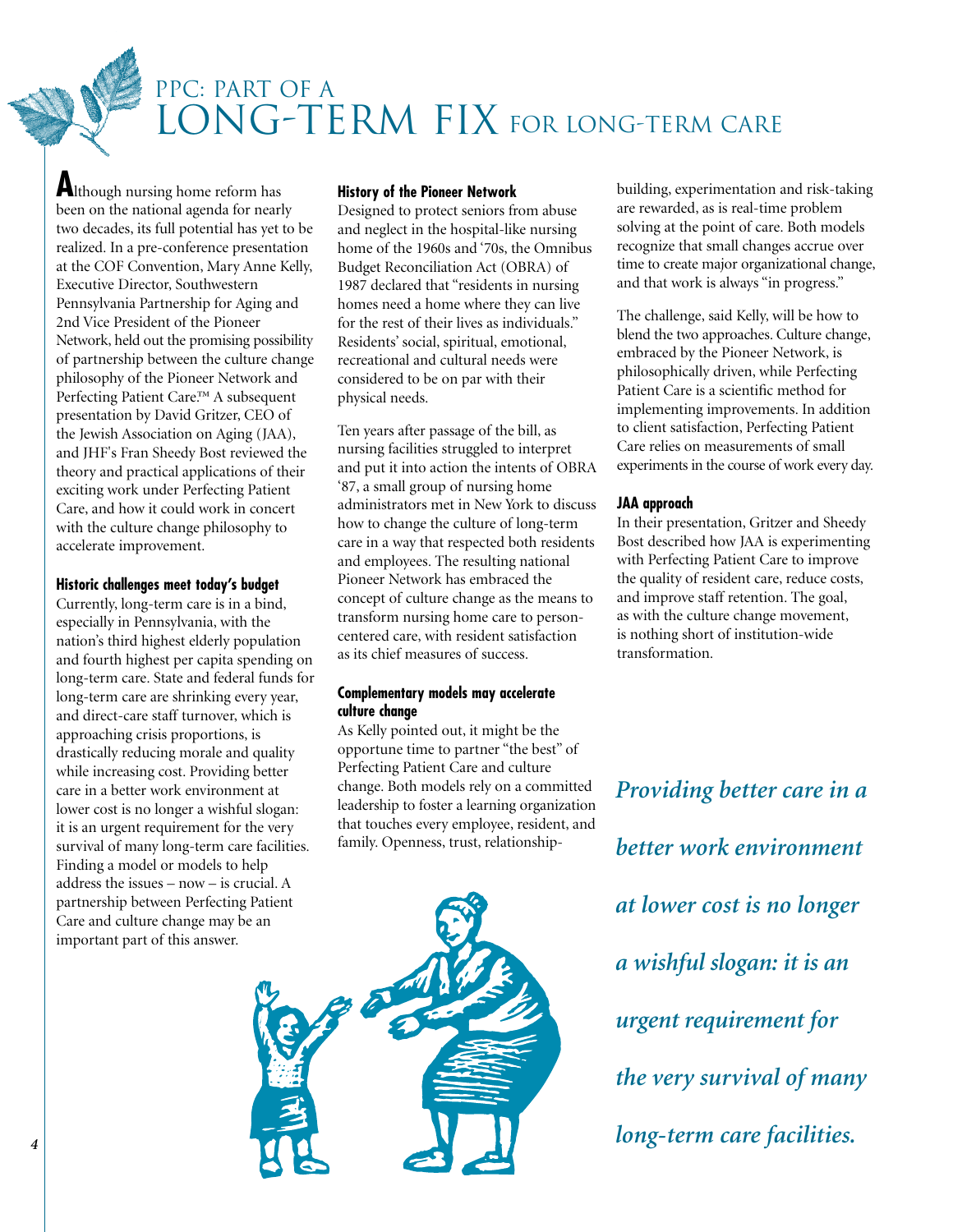

The JAA approach begins at the point of care, focusing on the needs of residents and

their families, and systematically eliminating whatever is getting in the way of delivering the highest quality of care at the lowest possible cost. The management team drives and supports these efforts by setting overall direction and high expectations, establishing priorities, removing obstacles, tracking progress, identifying what's working and what's getting in the way, sharing lessons learned, and providing necessary training. Perfecting Patient Care engages frontline staff in real-time problem solving close to the point of care.

"We've surveyed the residents, their families and the staff," said Gritzer. "We have discovered that in their collective wisdom, they know what could be better, and they know how to fix it. Expertise is all around. We are finding new ways to use and honor that expertise, experiment with those ideas, and make improvements that last."

Based on initial observations and experience elsewhere, the staff at JAA and other long-term care facilities spends from one-third to one-half of their time in activity that adds little value to residents (such as searching for linens or waiting to process cafeteria carts). By involving staff in getting rid of

unnecessary steps that waste their time and effort, they will be free to spend more time with residents in value-added activities, which will increase both resident and staff satisfaction and contribute to higher quality of care outcomes.

To evaluate the impact of these efforts, JAA established baseline measures in resident, family, and staff satisfaction, key quality indicators such as falls and pressure ulcers, and staff turnover. Each individual work experiment also has its own set of measures. JAA plans to calculate the savings achieved from improvements in quality and from reductions in turnover to identify how improvements in quality affect overall financial performance. This experiment should yield new insights into how the philosophy of culture change can actually be implemented. More important, it may help nursing homes find a way out of the double bind of lowering cost while improving quality.

#### Glossary of frequently used terms

**CAB:** Consumer Advisory Board

**CDC:** Centers for Disease Contol and Prevention

**CLABs:** Central Line Associated Bloodstream Infections

**FQHCs:** Federally Qualified Health Centers

**HRSA:** Health Resources and Services Administration

**IHI:** Institute for Healthcare Improvement

**ICU:** Intensive Care Unit

**IOM/NAE:** Institute of Medicine and the National Academy of Engineering

**IRETA:** Institute for Research, Education and Training in Addictions

**JAA: Jewish Association on Aging** 

**JHF: Jewish Healthcare Foundation** 

**MRSA:** methicillin-resistant Staphylococcus aureus

**NOMs:** National Outcomes Measures

**OBRA:** Omnibus Budget Reconciliation Act

**PATF: Pittsburgh AIDS Task Force** 

**PECS: Patient Electronic Care System** 

**PPC: Perfecting Patient Care™** 

**PRHI:** Pittsburgh Regional Health Initiative

**VA Pittsburgh Healthcare System:** Veterans Affairs Pittsburgh Healthcare System **WIB:** Workforce Investment Board

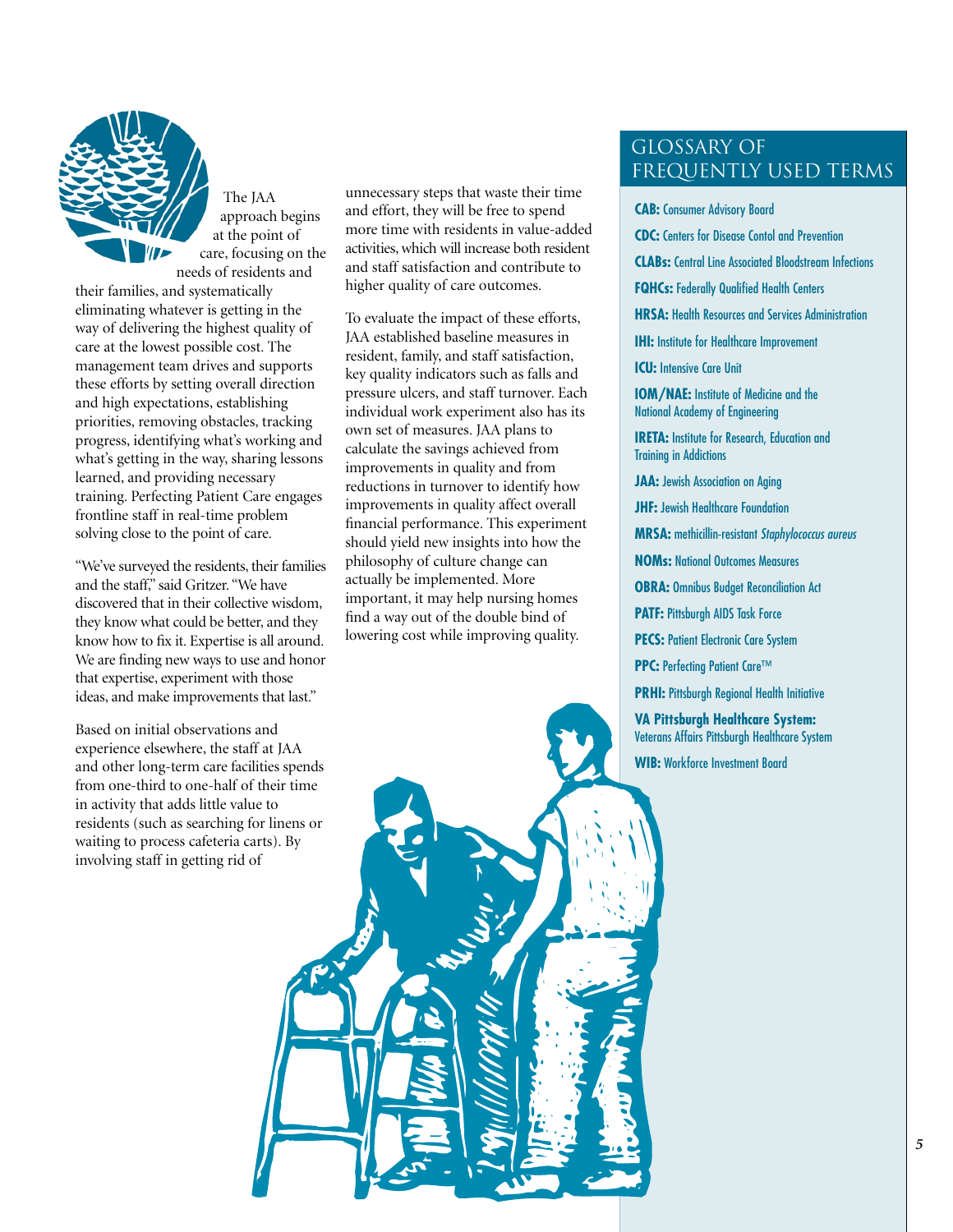## FEDERALLY QUALIFIED HEALTH CENTERS BENEFIT FROM PPC

**P**roviding excellent diabetes care is a challenge in any healthcare environment. It can be especially so for underserved and uninsured people. For years, these patients, whose disease is just one of many difficulties, have also struggled against an unfair label: non-compliant.

But ask Wilford Payne, longtime Director of Alma Illery Medical Center, about the non-compliant patient, and you will hear one of his most passionately held viewpoints – that there is no such thing.

*"Why can't we have a regional model that meets HRSA requirements? We had the clinicians, we had the community support and we certainly had the need."*

**– Fran Sheedy Bost**

"Patients comply based on their priorities," says Payne. "If the first priority is making rent this month, then maybe medications and appointments slip by the wayside. We, as healthcare givers, are the ones who need to adapt to what is going on in their lives, instead of expecting them to respond to our system."

#### **Western PA responds**

Creating a more responsive system of care for underserved people has made Pittsburgh a national epicenter of innovation in healthcare – a place where health centers decided to join forces with each other in a regional model to eliminate disparities in diabetes care for the underserved. Bringing experience and a track record from one agency – the Health Resources and Services Administration (HRSA), part of the U.S. Department of Health and Human Services – to our region's community

health centers, known as Federally Qualified Health Centers (FQHCs) requires a combination of skill, commitment and common vision.

The purpose was to establish a regional learning model for diabetes, rather than participate in a national Collaborative model that would require local health center staff to be out of the office attending meetings across the country. Instead, fostering a local partnership strategy would help strengthen the FQHCs, sustain their work, and improve diabetes care in our region.

When, as part of this joint venture, the Pittsburgh Regional Health Initiative offered FQHC providers training in Perfecting Patient Care,™ improvements quickly took root. The beneficiaries include both patients and their healthcare providers.

#### **HRSA's Community Health Center Program**

HRSA funds programs that expand access to high quality, culturally and linguistically competent primary care for underserved and uninsured people. HRSA serves about 12 million people in 3,500 communities through Community, Migrant, Homeless and Public Housing health centers.

Nationally, there are about 722 FQHCs and 4,000 health centers. In Southwestern Pennsylvania, eight FQHC centers from Erie to West Virginia encompass more than 50 health clinics in underserved rural and urban neighborhoods. Four of the eight community health centers are located in Allegheny County.

#### **IHI and Health Disparities Collaboratives**

In conjunction with the Institute for Healthcare Improvement (IHI), HRSA developed a National Health Disparities Collaborative model in 1998 to improve primary health care practices and eliminate health disparities. IHI is a not-for-profit national healthcare improvement organization based in Cambridge, Massachusetts.

HRSA selected 88 health centers to participate in the Health Disparities Collaborative focusing on diabetes care. The plan implemented the Planned Care Model, a comprehensive care plan based on known best practices, created by Seattle physician Ed Wagner, MD.

#### **Making the Case**

The idea to initiate a regional collaborative began with a conversation in early 2004 between Jayne Bertovich, a HRSA official at the time, and Fran Sheedy Bost of the JHF. Wilford Payne and Father Regis Ryan, Director of the Sto-Rox Family Health Center, wanted to participate in HRSA's national collaborative but were reluctant, because it required too much staff time out of the office. Although HRSA provides funding for travel to required meetings, the simultaneous absence of key staff members from community health centers would affect office productivity and cause a loss of revenue.

The possibility occurred to them that, if HRSA approved, training could be conducted in Pittsburgh. With access to PRHI's Perfecting Patient Care University and the chance to send coaches to the clinics, training could be brought to the health centers, and travel to national conferences could be limited.

Fran Sheedy Bost, in conversation with HRSA officials, repeatedly asked, "Why can't we have a regional model that meets the HRSA requirements? Why can't our eight FQHCs, with over 50 clinics from here to Erie, become its own Health Disparities Collaborative working on diabetes? We had the clinicians, we had the community support and we certainly had the need."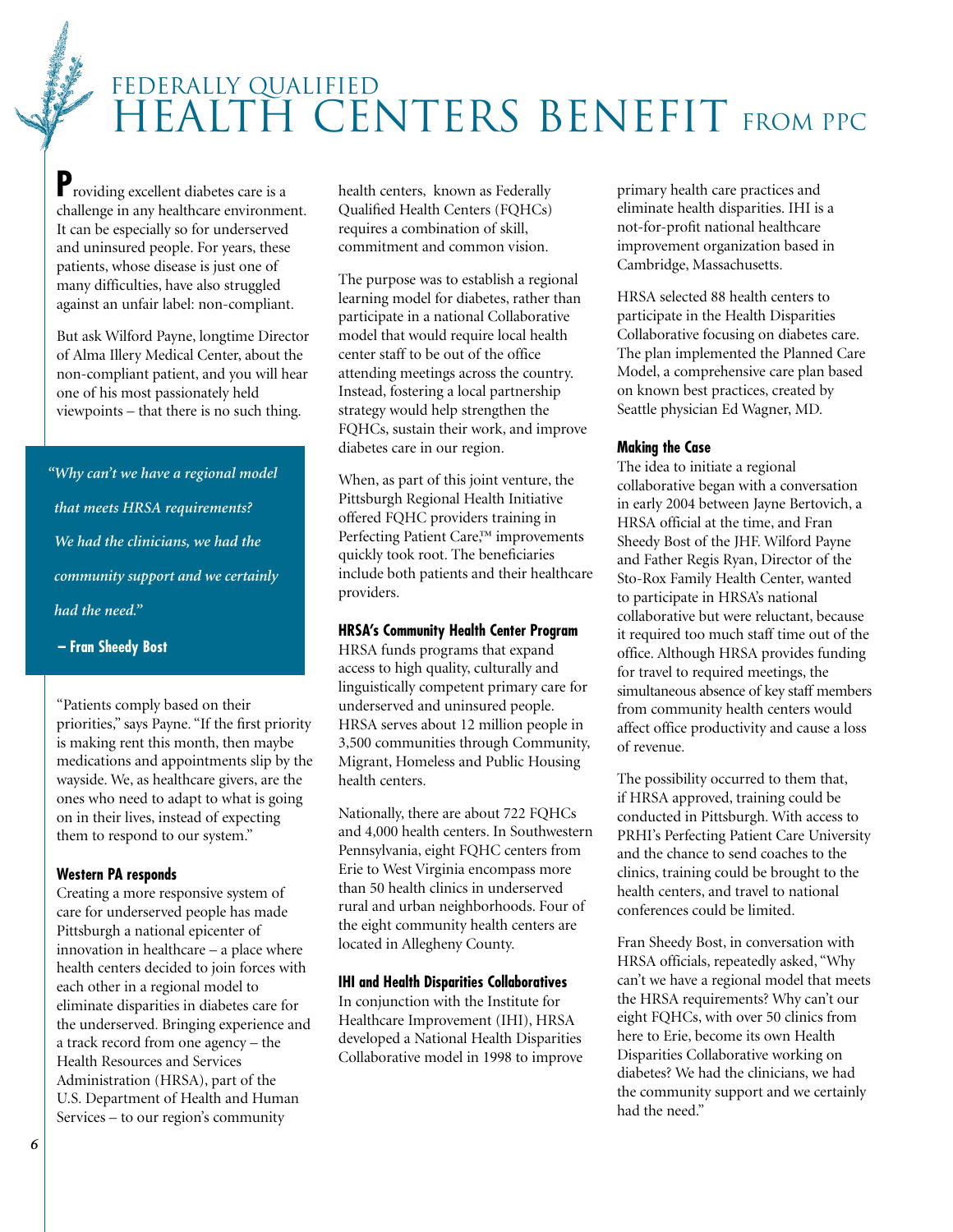#### **HRSA responds: JHF helps**

HRSA offered a chance to submit a proposal to establish a Regional Health Disparities Collaborative in Western Pennsylvania. The proposal was written by eight health centers, known as the Western Pennsylvania Health Disparities Collaborative, enabling the region to become a demonstration project for HRSA. It was approved in December 2004, and the Western Pennsylvania Health Disparities Collaborative began, with its aim of helping those health centers implement a Regional Planned Care Model among a population of diabetic patients.

The JHF provided financial assistance during the initial learning year for the health centers.

#### **Regional Learning begins**

PRHI trainers Sheedy Bost, Mimi Priselac, Barbe Jennion and Debra Thompson worked together to create a streamlined version of the Perfecting Patient Care curriculum specifically for use in this project. Initial training was provided for leaders of the eight health centers.

The most crucial part of training is to enable workers to see the environment in which they are working. Staff members are so accustomed to working around

problems in a chaotic environment that they come to view chaos as the vehicle, with patients and co-workers too often in the back seat.

Breaking through the acceptance of the current condition is the main job of initial training. With permission from a willing diabetic patient at one of the centers, Jennion, Priselac and Sheedy Bost actually filmed her physician encounter, from entry to the waiting room through checkout. Showing this film, from the patient's-eye view, to the leaders of the health centers was a revelation.

CONTINUED ON NEXT PAGE



#### WPA Health Disparities Collaborative: 8 CENTERS: 50 Clinics, 11 counties

- **1. Primary Care Health Services, Pittsburgh**
- **2. East Liberty Family HCC, Pittsburgh**
- **3. UPMC Matilda Theiss, Pittsburgh**
- **4. Sto-Rox Family HC, McKees Rocks**
- **5. Centreville Clinics, Fredericktown**
- **6. Primary Health Network, Sharon/Mercer**
- **7. Community Health Net, Erie**
- **8. Cornerstone Care, Greensboro, PA**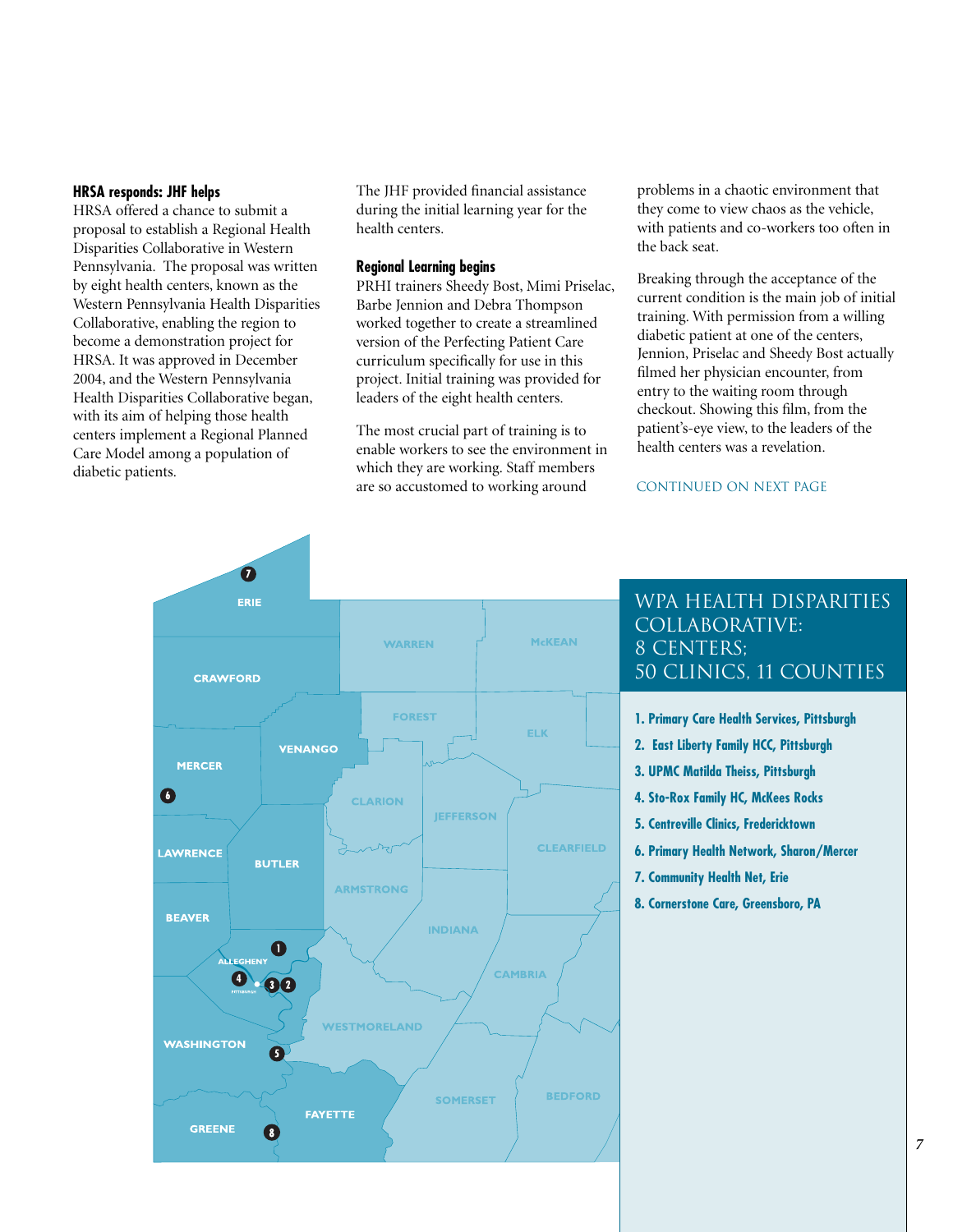Sheedy Bost adds, "It wasn't a blaming situation, but a validating one. After the video, when we drew their complex work pathways on a big piece of paper, they applauded. It was liberating for them to gain that level of understanding and acknowledgement of what they're up against."

Training also involved exercises to show how the Rules in Use could help them begin to untangle their work, clarify handoffs between co-workers, and involve patients more actively. To create more enthusiasm and credibility among clinicians and staff, Dr. Eileen Boyle of the East Liberty Family Health Care Center, a JHF Physician Champion, taught part of the day-long session.

Adds Payne, "Perfecting Patient Care has opened a lot of minds to change. Now we are trying to figure out a way to get more physicians and staff members trained."

So is Priselac. Day-long sessions continue regularly, reaching as many staff members as practical each time. But PRHI is now breaking the curriculum into very small learning modules that can be woven into weekly and monthly staff meetings as well.

#### **Key to success: computerized results**

A regional and national registry of diabetic patients is perhaps the most powerful tool the clinician will have. As part of the Collaboratives' work with *Local FQHCs have exceeded national, state and cluster averages, with patients showing big improvements in diabetes test results. HRSA singled out Western PA's Collaborative as "transformational."*

HRSA, health centers are asked to use the national Patient Electronic Care System (PECS), a national disease registry. Health centers submit monthly Registry Summary Reports for the population of focus – in this case, diabetics.

Clinicians can see whether their diabetic patients are receiving recommended treatment and compare their results. Printouts from the system are put on the front of each diabetic patient's chart, giving the doctor the most recent information for each patient encounter.

A major drawback to the PECS system is that it does not interface with the offices' electronic medical record system. This means all data must be entered separately into two systems, which creates double work. Even with the imperfect system, Perfecting Patient Care is making the tedious dual entry process easier. In one morning of team troubleshooting, staff



#### **Results**

Hemoglobin A1c (HbA1c) is a test that shows the average amount of glucose in a patient's blood over the prior three months. This single test is the best indicator of whether a person's diabetes is under control: the lower the number, the better.

Among the more than 50 clinics in the Western Pennsylvania Collaborative, the average HbA1c fell from 9 to 7.4 in the first eight months of reporting. One practice achieved an average HbA1c of 6.8 in March 2006. Most of the centers have also met the goals for control of blood pressure and lipids. These results exceeded national, state and cluster averages in March 2006, leading HRSA to single out the Western Pennsylvania Collaborative as "transformational".

Perhaps most important, measures of patient engagement and self-management continue to show improvement, proving Payne's point that, when care is properly coordinated, all patients can be "compliant."

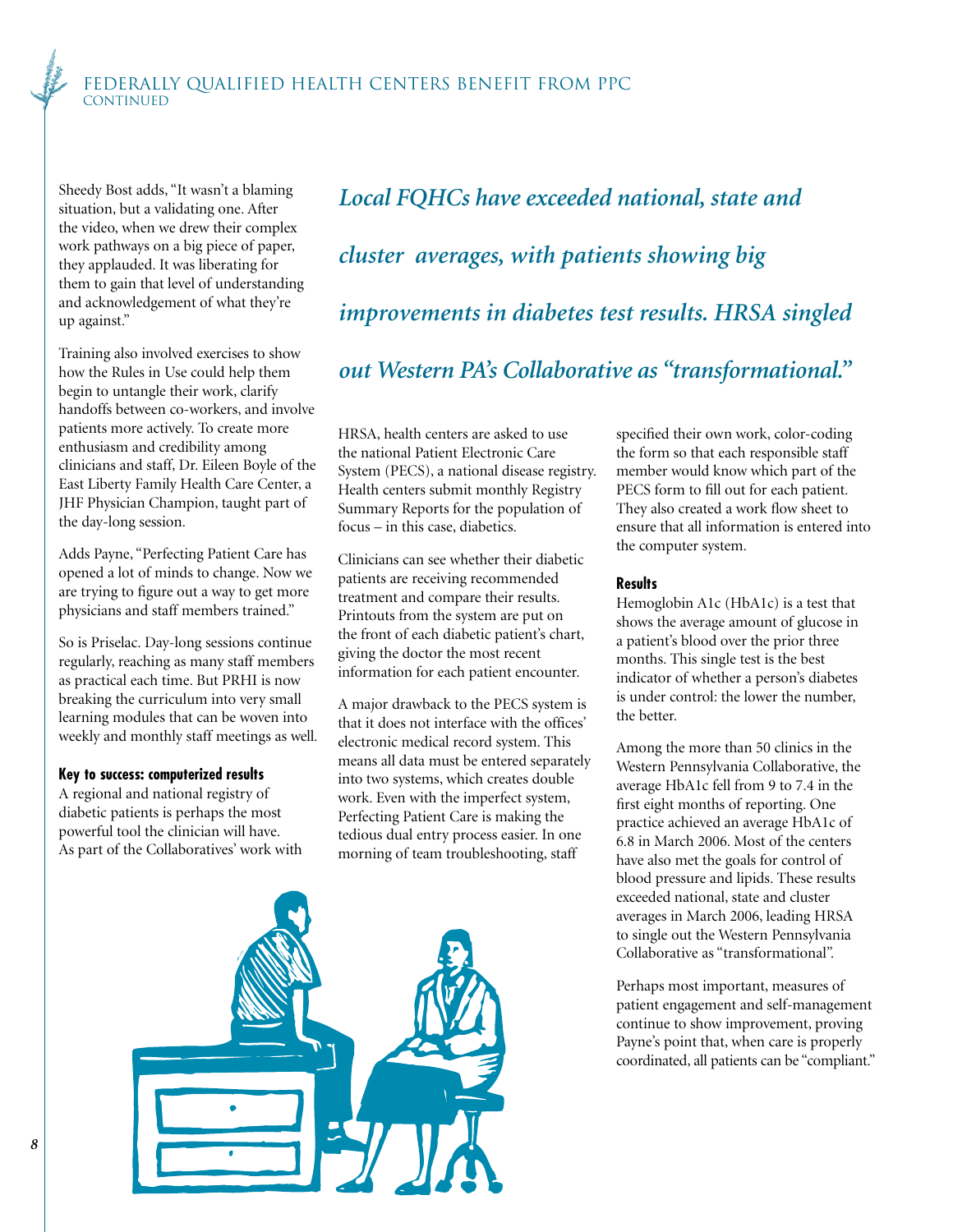## QUALITY CARE IS GOOD FOR WORKERS TOO!



High-quality health care is certainly good for patients. But can it be good for healthcare workers, too? Perfecting Patient Care™ holds that the healthcare system must be equally dedicated to patient care and worker satisfaction. Research affirms that the work environment in health care is directly related to workforce retention, healthcare safety and costs.

The current picture is not encouraging. Poor workforce retention and resulting worker shortages can impair patient outcomes. Each additional patient assigned to a nurse increases rates of mortality and failure-to-rescue. As job dissatisfaction and burnout increase, by some measures up to 23 percent, one out of three hospital nurses under age 30 plans to leave their job in the next year.

Our hypothesis is this: healthcare workforce retention rates, specifically among nurses and among other allied health professionals, can increase if healthcare teams are given tools and skills to improve their work environments. Removing wasted effort and resources that frustrate workers will also improve patient outcomes and reduce healthcare costs.

The Pennsylvania Workforce Investment Board (WIB) gave Health Careers Futures a grant of \$500,000 to test this hypothesis. This grant promotes a two-pronged approach to create healthy work environments in the healthcare industry. The approach, being tested in Allegheny County, features (1) a tiered training program for healthcare workers that will give them skills and tools to improve work processes, and (2) a career renewal center to help workers at risk of leaving the industry due to unhealthy work environments.

By offering a unique on-the-job adult education and career coaching, this project addresses the Commonwealth's and County's goal to retain nursing and other healthcare professionals.

#### **Perfecting Patient Care™ to improve work environment**

Using Perfecting Patient Care principles, Health Careers Futures and PRHI worked together to develop learning modules in the following four areas:

- Communication skills
- Conflict management
- Problem solving
- Business case for improvement

In each topic area, two- and four-hour sessions are being developed. The training is being presented in multiple sessions in several nursing homes and hospitals throughout the county.

"The idea is to bring the training to the people," said PRHI's Mimi Priselac. "We are breaking up the sessions into small segments so that one or two principles can be taught at a time. It improves retention and doesn't strain the institution or the people by taking up their whole day."

The first sessions were held in late June and the evaluations were favorable.

#### **Career Renewal Center**

Health Careers Futures will also offer an independent, centralized employee career renewal center. The confidential setting will allow healthcare workers to discuss career difficulties with experienced career counselors. The objective is to help retain those professionals by giving them tools and choices to address their work-related concerns constructively, on the job. Aggregated data from the center are expected to yield excellent research opportunities to support current and future studies of healthcare workforce retention strategies.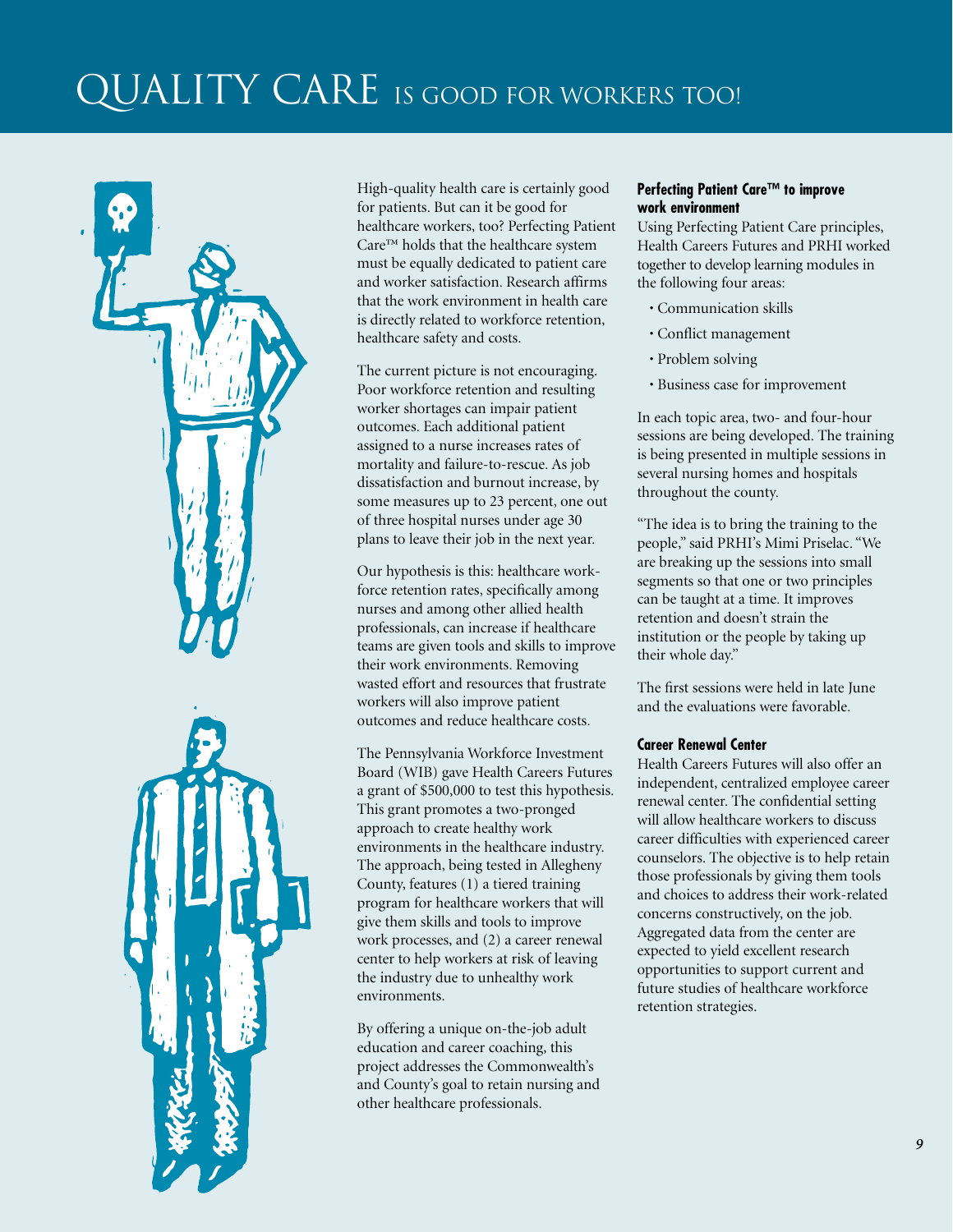# ADDICTION: ITS A CHRONIC DISEASE

**W**ith the latest Institute of Medicine report lauding the use of engineering principles in redesigning healthcare systems, more kinds of healthcare providers are beginning to explore them. An early adopter of Perfecting Patient Care™ principles was the Institute for Research, Education and Training in Addictions (IRETA), which began to explore model treatments for substance abuse three years ago.

IRETA's efforts intensified as federal, state and commercial health insurers began examining ways to improve the effectiveness, efficiency and accountability of addiction treatment. Most of these efforts took the traditional form of imposing performance measures, process improvement strategies, and specific leadership and training initiatives. Unfortunately, few if any of these efforts resulted in demonstrated, sustained improvements in the quality and efficiency of substance abuse treatment.

#### **A new approach**

Three years ago IRETA convened a local group of healthcare stakeholders to find a "model" treatment system that incorporated the known principles for drug abuse care with the latest knowledge of healthcare system improvement. Based on IRETA's deduction that addiction is more a chronic than acute illness, the group began its work to ensure quality, efficiency and accountability and to recommend a model system for implementation across Pennsylvania.

From these discussions, which also involved many national leaders and researchers, IRETA began a pilot program with Pyramid Health System to test a performance measurement system that permitted providers to collect information in real time – as clinicians did their work.

"This program was unique because it addressed improvements in both clinical and process applications," said Jan Pringle, PhD, of IRETA.

#### **Improving access**

Research has repeatedly confirmed that patients who get into treatment and stay with it are more likely to return to health and stay better longer. A typical problem is making sure patients can gain quick access to the mental and behavioral health system.

At the pilot site, the team used the industrial techniques associated with Perfecting Patient Care™ to determine where the intake process was bogging down. They discovered that people who were due for court-appointed assessment – though not necessarily in need of treatment – were put in the queue along with those in more urgent need. By scheduling all court-appointed assessments on Fridays and implementing scheduling improvements on the other four days, the team successfully reduced waiting time to first appointments from 14 days to about 48 hours.

By following each patient individually, the group soon learned another crucial fact: it was helpful for more highly trained clinicians to perform initial intakes rather than rely on associates to make appointments. The team discovered that when a person with master's degree-level training engaged each patient over the phone, the patient was far more likely to come in for treatment and stay with it.



Another ongoing challenge was managing the phones during lunch hour or when call volume exceeded expectations. The team specified a process under which clinicians on call helped with the phone work when calls outpaced the usual staff's capacity.

#### **Monitoring changes**

Another refinement led intake counselors to pass information along from patients to clinicians within 48 hours of its collection. That way, any problems could be immediately identified, allowing clinicians to focus on clinical changes. Patients like the system and feel that clerical and clinical personnel are listening to them.

During treatment, an update of every patient's clinical condition must be given every two weeks, in accordance with National Outcomes Measures (NOMs). Over two or three years, the IRETA/ Pyramid team developed a form with which necessary data can be collected in just two or three minutes. The information is presented in an easily understood way that draws any changes in patients' status to the attention of clinicians. The form documents developments that patients note, but might fail to express in group sessions.

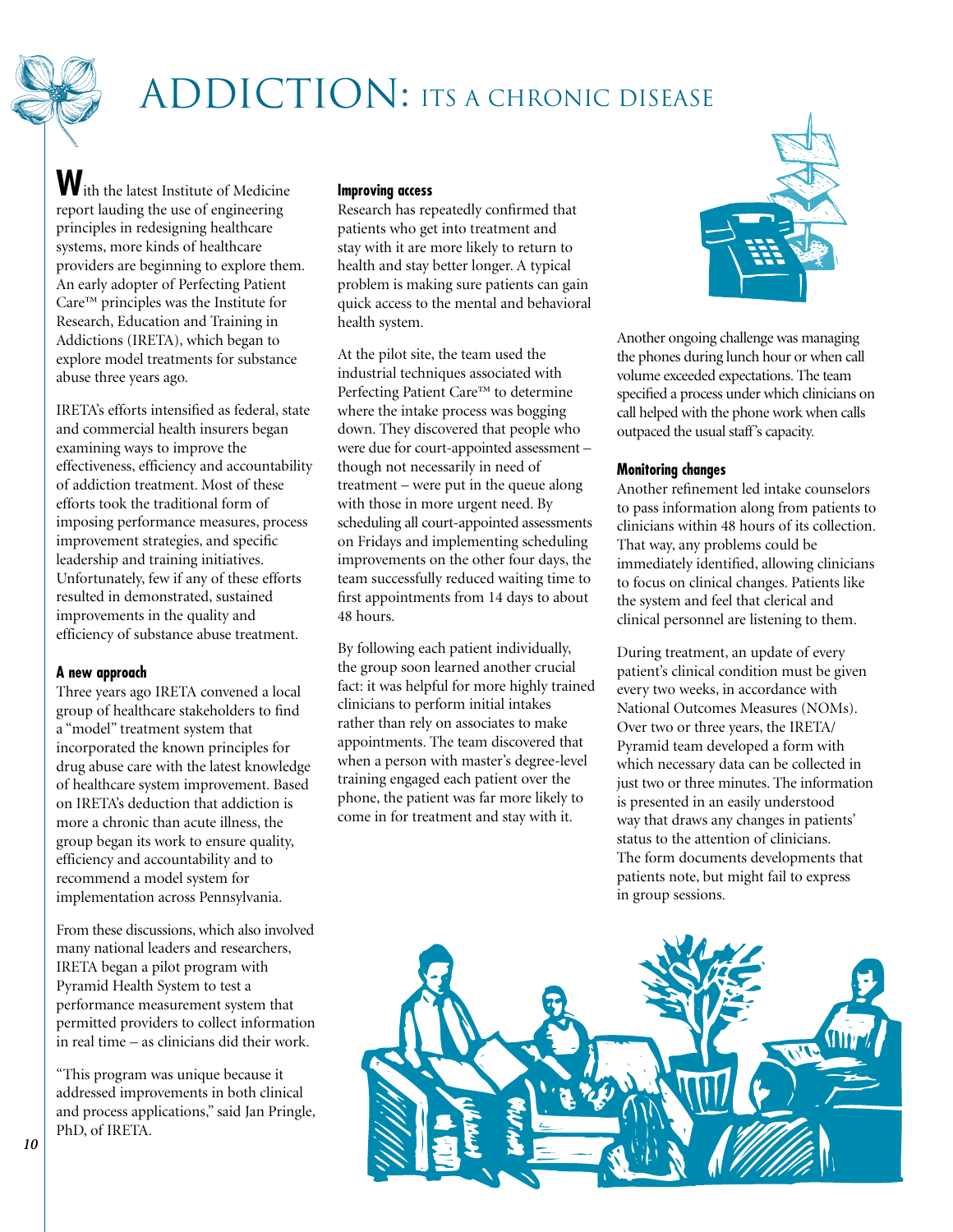"The development of performance measurement has helped our organization take the NOMs and integrate an objective way to measure treatment effectiveness as well as make real time improvements," said Pyramid CEO Jonathan Wolfe.

#### **Results**

Results from this IRETA/Pyramid demonstration have been promising (see charts). The team improved clinical and process applications by:

- Reducing the amount of time between first contact and first treatment session from an average of 14 days to 48 hours.
- Increasing program census over a one year period by at least 50%.
- Increasing program revenues over a one year period by over 25%.
- Reducing provider-developed redundant and unnecessary paperwork burden by approximately 40%.
- Increasing client retention over a ten month period.
- Significantly increasing referral source satisfaction.
- Achieving impressive clinical outcomes for adjudicated clients – 84% had ceased drug and alcohol use, 60% were employed, 92% had no probation or parole violation and 100% were stably housed six months after discharge.

"This is the future" says Michael Flaherty, PhD, Executive Director of IRETA. "With this performance management system, key indicators simultaneously account for and measure both the quality of care provided and the wellness and recovery status of each individual."

IRETA and Pyramid intend to expand this work to all of Pyramid's programs, residential and outpatient, and to both adult and adolescent patients. IRETA is currently developing a model for the expansion of this approach to a group of providers within Pennsylvania and New York.

*People who get into treatment and stay with it are more likely to return to health and stay better longer. As wait times for appointments declined at Pyramid, length of treatment increased.*





#### **STAYING IN TREATMENT**